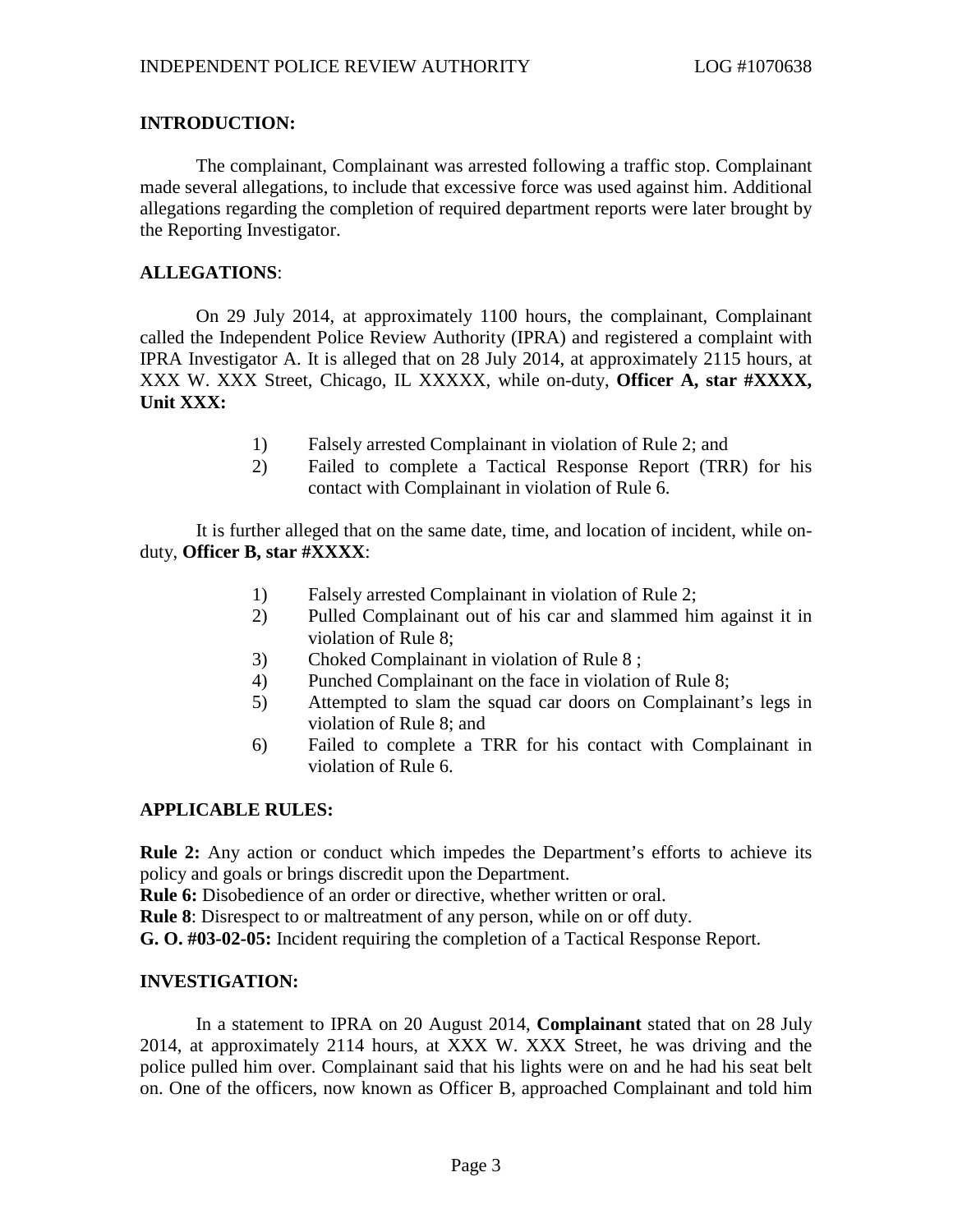to put out his cigarette. Complainant took a quick puff (drag) from the cigarette before putting it out. Officer B opened the door, pulled Complainant out of the vehicle, and slammed him against the car as he handcuffed him. Officer B accused Complainant of smelling like marijuana and searched him. Officer B then escorted Complainant to the back seat of the police vehicle, where he choked him and punched him in the face. Officer B then removed something from his pants pocket, put it on the seat, and claimed he found marijuana in Complainant's pants pocket. The other officer, now known as Officer A, approached and told Complainant that they were going to arrest him for the marijuana if he did not find three guns for them. Complainant did not know where to find any guns and the officers arrested him.

Complainant stated that a marked Tahoe arrived and he attempted to get out of Officers B and A's police vehicle because he did not want to be in the car with them. Officer B told Complainant to stay inside their police vehicle. Officer B began to kick Complainant on the legs, as his legs were outside of the car door, and attempted to close the door. Complainant stated a Tahoe police vehicle arrived at the scene and transported him to the police station. Complainant claimed that he suffered bruising under his right eye and marks on his wrists<sup>1</sup>, but did not seek medical care. (Atts. #7-9)

Complainant supplied IPRA with **a handwritten note** that he authored after this incident took place, prior to his interview at IPRA. The note documents that Complainant was allegedly punched and threatened with arrest, though the remaining allegations of misconduct were not reflected in this document. (Att. #12)

The **Arrest** and **Original Case Incident Reports** for Complainant indicate that on 28 July 2014, Complainant was arrested at XXX W. XXX Street for possession of cannabis, resisting arrest, and not wearing a seat belt. Arresting Officers B and A approached Complainant's car and smelled a strong odor of cannabis from inside the car. Complainant told the officers, "I got three bags of weed on me" and he pulled a clearknotted plastic bag containing a green leady substance from his waistband. The officers attempted to place Complainant into custody intending to issue him an ANOV and to impound his car when Complainant became belligerent and pulled away from Officer B. Officer A and Officer B performed a handcuffing procedure and placed Complainant in custody. Complainant was also issued a traffic citation, #TE-131-856. (Atts. #13-14)

Attempts to locate **traffic citation TR-131-856** met with negative results. (Att. #17)

**Chicago Police Department General Order, #03-02-05** identifies incidents which will require the completion of a Tactical Response Report. Section II. B. 3. explains in essence that incidents which do not require documentation of a TRR when control holds utilized in conjunction with handcuffing and searching techniques which do not result in injury or allegation of injury and which by themselves are not described in Item II-A of this directive. (Att. #23)

<sup>&</sup>lt;sup>1</sup> Investigator A, who took the statement of Complainant, observed that he did not have any visible injuries. (Att#8)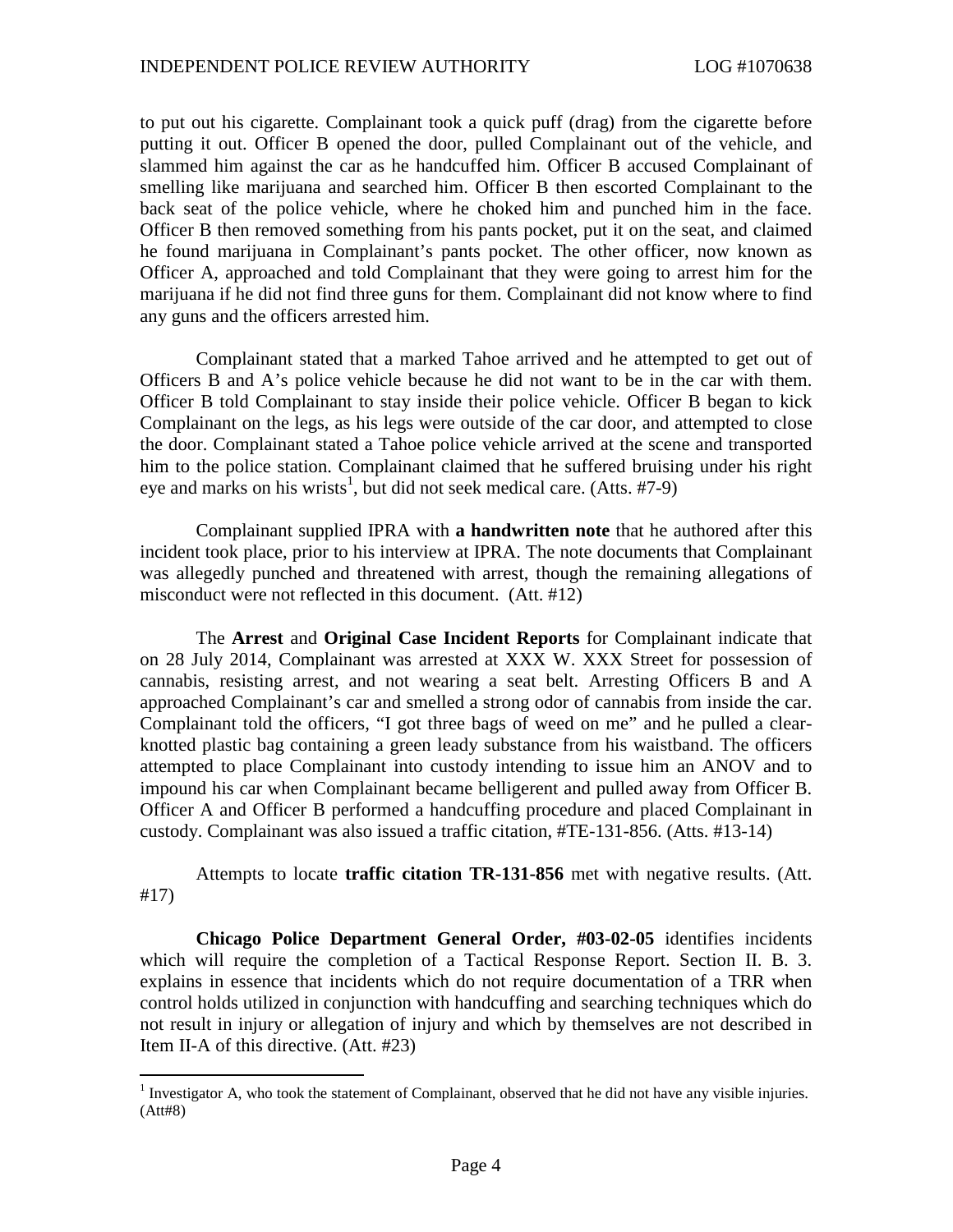In a statement to IPRA on 05 October 2015, accused **Officer B**, stated essentially the same information as indicated in the arrest and case incident reports. Officer B added that Officer A was the driver of the squad car and he was the passenger. After the officers stopped Complainant, Officer A approached the driver's side of Complainant's vehicle and asked him for his driver's license; Officer B also asked if he had anything illegal on him. Complainant replied that he had a couple of bags of "weed" on him. Officer B was at the passenger side of Complainant's vehicle. Officer A then instructed Complainant to exit the car and he complied. Officer A was going to issue Complainant an administrative notice of violation (ANOV) for cannabis. Officer B remained at the passenger side of the vehicle while Officer A and Complainant were talking. Complainant became upset and belligerent after he learned that he was going to receive an ANOV citation and his vehicle was going to be towed. Officer A began to place handcuffs on Complainant and he pulled away and stated, "Why ya all messin' with me?"

At this point, Officer B joined Officer A in assisting to handcuff Complainant. Officer B grabbed one of Complainant's arms and pulled it to where Officer A could place the handcuffs on Complainant. Complainant resisted by pulling away and stiffening his body. The officers gained control of Complainant and asked him to sign the ANOV citation. Complainant refused. The officers explained to Complainant that if he did not sign the citation, he would be taken into custody and transported to the station for processing. Complainant still refused to sign the citation at which time, the officers called for a transport car because their vehicle did not have a cage in the back. Officer C and Officer D arrived at the scene. While the officers were escorting Complainant to the other police vehicle, Complainant refused to walk on his own as he would take a few steps and then stop. Officer B stated that he does not recall any problems with Complainant when he was placed inside the other police vehicle. Officer B stated that he did not punch and/or strike Complainant on the face, kick him on the legs, and or attempt to shut the police vehicle door while his legs were outside the vehicle. Complainant eventually entered the back of the police vehicle and was transported to the XXX District Station for processing. Officer B stated that Complainant never complained of any injuries. Furthermore, Officer B stated that he did not complete a TRR because he used a minimal force to place Complainant into custody and therefore, a TRR was not required. (Atts. #21-22)

On 10 July 2015, **Officer A** accepted mediation as to the allegation that he failed to complete a Tactical Response Report for his physical contact with Complainant. (see Mediation Agreement)

In statements to IPRA, witness **Officer D and witness Officer C**, stated that they did have no recollection of this incident. (Atts. #25-26)

#### **CONCLUSION:**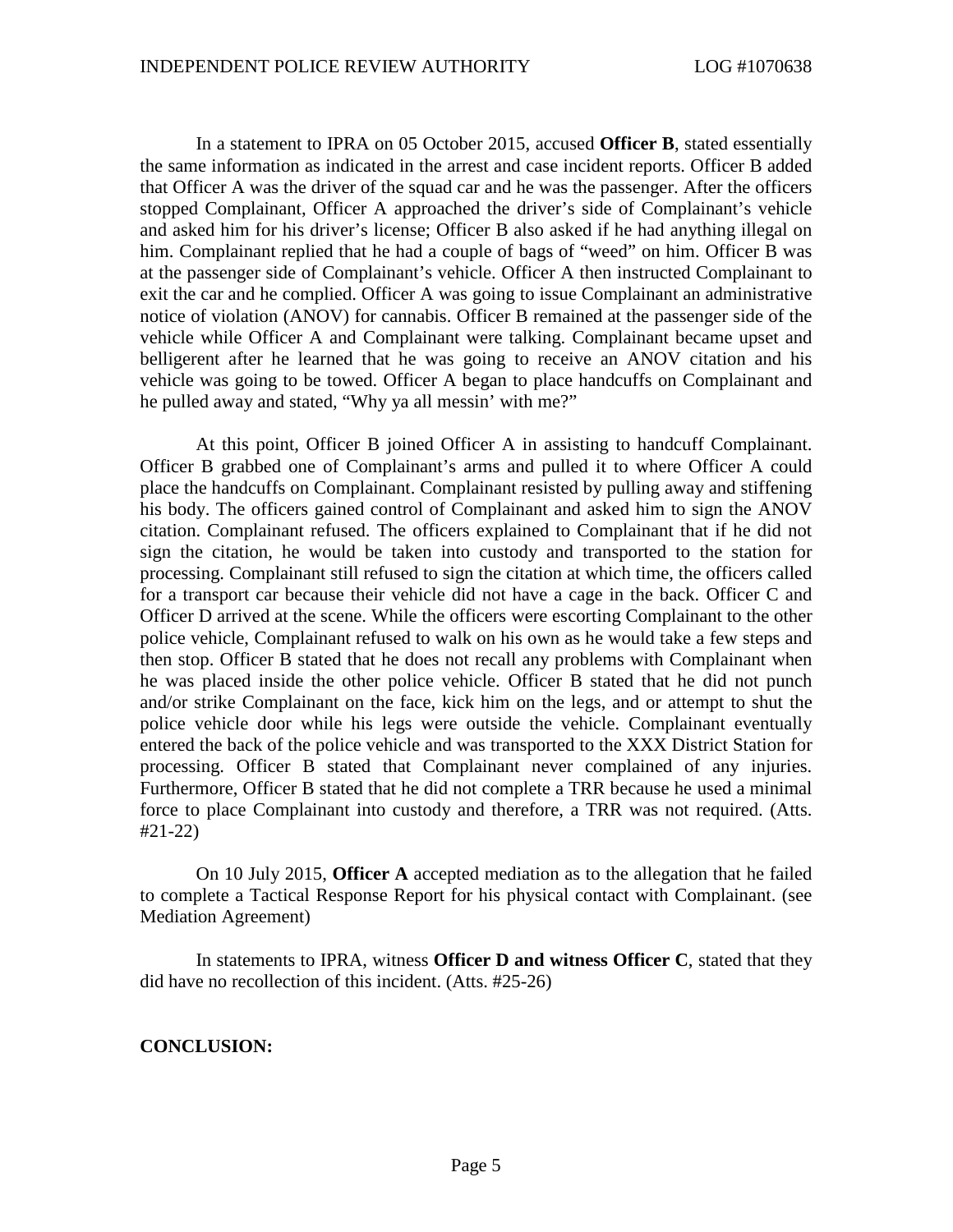The reporting investigator recommends a finding of **Not Sustained** for **Allegation #1, that Officer B** falsely arrested Complainant. Officer B stated that they stopped Complainant because he was not wearing his seat belt. Officer B stated that after they stopped Complainant and informed him that he was receiving an ANOV citation, Complainant refused to sign the citation, and therefore he was arrested. Complainant contends that he was wearing his seatbelt. Complainant claimed that the marijuana he was arrested for was planted on him by Officer B. Complainant further contends that the officers attempted to convince him to cooperate in locating firearms for them and when he refused, he was arrested. In evaluating the investigation based on a preponderance of the evidence standard, the available information does not meet the burden of proof required to definitively substantiate, nor definitively refute, the allegation. The reporting investigator therefore recommends a finding of Not Sustained.

The reporting investigator recommends a finding of **Not Sustained** for **Allegation #2, that Officer B** pulled Complainant out of his car and slammed him against it. Complainant contends that this occurred, though Officer B stated that it did not. There is no independent evidence available as to this allegation and Complainant had no injuries to his person. In evaluating the investigation based on a preponderance of the evidence standard, the available information does not meet the burden of proof required to definitively substantiate, nor definitively refute, the allegation. The reporting investigator therefore recommends a finding of Not Sustained.

The reporting investigator recommends a finding of **Not Sustained** for **Allegation #3, that Officer B** choked Complainant. Complainant contends that this occurred, though Officer B stated that it did not. There is no independent evidence available as to this allegation and Complainant had no injuries to his person. In evaluating the investigation based on a preponderance of the evidence standard, the available information does not meet the burden of proof required to definitively substantiate, nor definitively refute, the allegation. The reporting investigator therefore recommends a finding of Not Sustained.

The reporting investigator recommends a finding of **Not Sustained** for **Allegation #4, that Officer B** punched Complainant on the face. Complainant contends that this occurred, though Officer B stated that it did not. There is no independent evidence available as to this allegation and Complainant had no injuries to his person. In evaluating the investigation based on a preponderance of the evidence standard, the available information does not meet the burden of proof required to definitively substantiate, nor definitively refute, the allegation. The reporting investigator therefore recommends a finding of Not Sustained.

The reporting investigator recommends a finding of **Not Sustained** for **Allegation #5, that Officer B** attempted to slam the squad car doors on Complainant's legs. Complainant contends that this occurred, though Officer B stated that it did not. There is no independent evidence available as to this allegation and Complainant had no injuries to his person. In evaluating the investigation based on a preponderance of the evidence standard, the available information does not meet the burden of proof required to